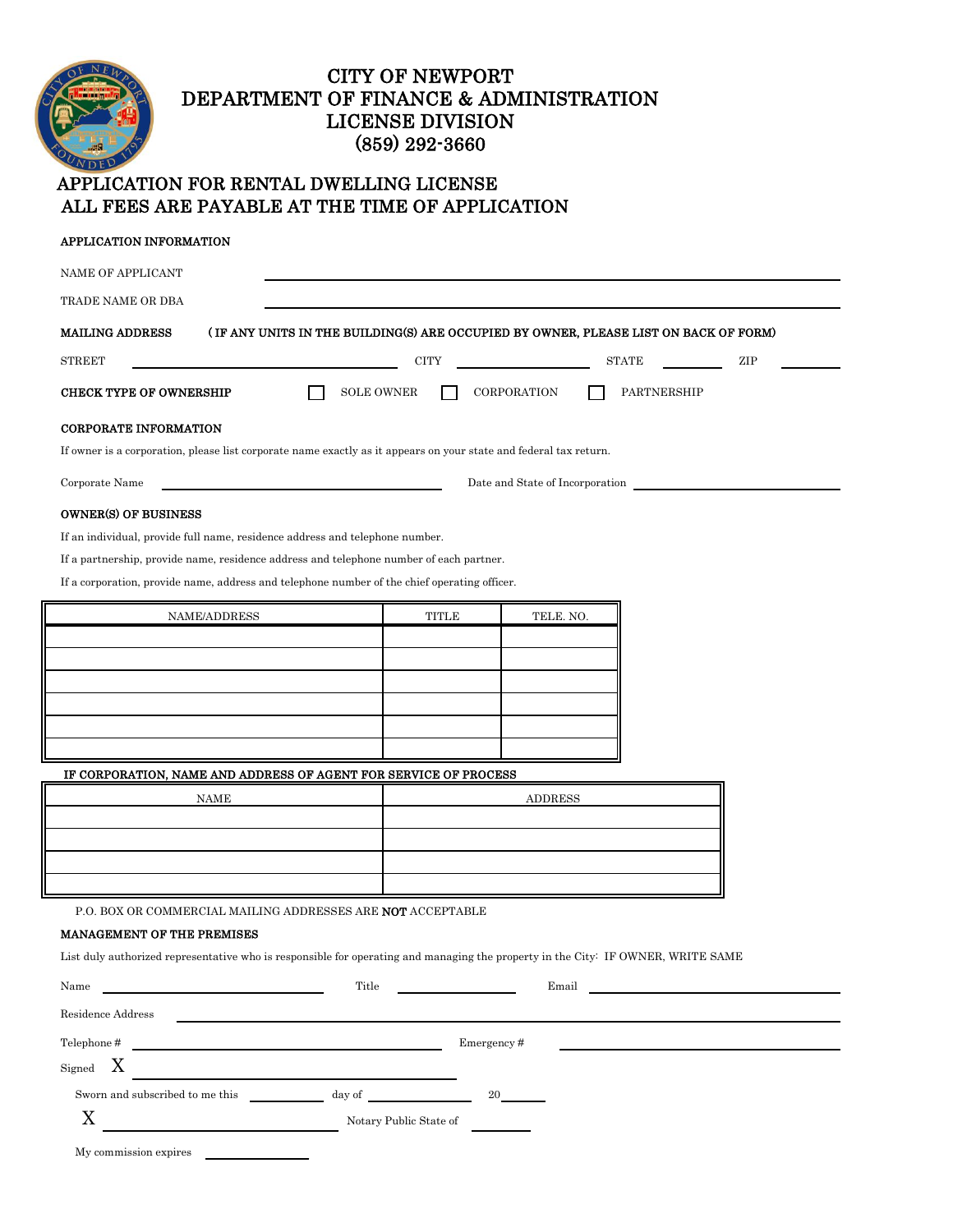### PROPERTY INFORMATION THE ANNUAL FEE FOR THE RENTAL OF PROPERTY IS \$40.00 PER UNIT TO A MAXIMUM OF \$10,000.00

Each initial written application shall be accompanied by a non-refundable Forty (\$40.00) Dollar application processing fee. If the application is approved, the application fee will be used as part of the regular license fees due. If the application is denied or voluntarily withdrawn, the license fee will be retained by the City of Newport.

For property purchased after July 1 this fee is prorated as follows: 7/1 - 12/31 = \$40.00 per unit

```
1/1 \cdot 6/30 = $20.00 per unit
```
A penalty of 50% shall be added if payment is made more than 15 days past the due date and the prorated fee shall NOT apply if the payment is made more than 15 days past the due date.

Please list all the property addresses and the numbers and types of units in the spaces provided. List each unit within separately.

| PROPERTY ADDRESS | DATE OF PURCHASE | FLOOR NO. | UNIT NO. OR LETTER |
|------------------|------------------|-----------|--------------------|
|                  |                  |           |                    |
|                  |                  |           |                    |
|                  |                  |           |                    |
|                  |                  |           |                    |
|                  |                  |           |                    |
|                  |                  |           |                    |
|                  |                  |           |                    |
|                  |                  |           |                    |
|                  |                  |           |                    |
|                  |                  |           |                    |

TOTAL UNITS (\$40.00 PER UNIT TO A MAXIMUM OF \$10,000.00)

TOTAL FEES DUE

|                         | <b>CITY OF NEWPORT</b> | correct |
|-------------------------|------------------------|---------|
| <b>MAKE PAYABLE TO:</b> | DEPT. OF FINANCE       | Depart  |
|                         | RENTAL DIVISION        |         |
| RETURN TO:              | P.O. BOX 1090          | Signed  |
|                         | NEWPORT, KY 41071-0090 |         |

I hereby certify that all the information and statements herein are true and correct. Further, I understand that acceptance of this form by the Finance Department does not constitute approval.

X

Official Title **Date** (Owner, Officer, Partner, Member, Agent, etc.)

#### PROPERTY APPROVAL

All property locations must be inspected and approved by the following City Departments. No license can be issued until the properties have all the necessary approvals X

| Zoning Administrator (859) 292-3666 | <b>DATE</b> |
|-------------------------------------|-------------|
|                                     |             |
| Building Inspector $(859)$ 292-3637 | <b>DATE</b> |
|                                     |             |
| Fire Inspector $(859)$ 292-3615     | <b>DATE</b> |
|                                     |             |

#### ISSUANCE OF THE LICENSE IS:



Any license issued under this application will expire on June 30 of any year. Forms for the renewal of the license should be filed by April 15 of any year.

In the event that any of the information required in this application should change, the applicant shall within fourteen (14) days notify the Chief Financial Officer or his/her designee in writing.

Any person who allows any rental dwelling to be occupied or rented to another without filing the necessary application form to obtain a license may be subject to civil or criminal penalties or both.